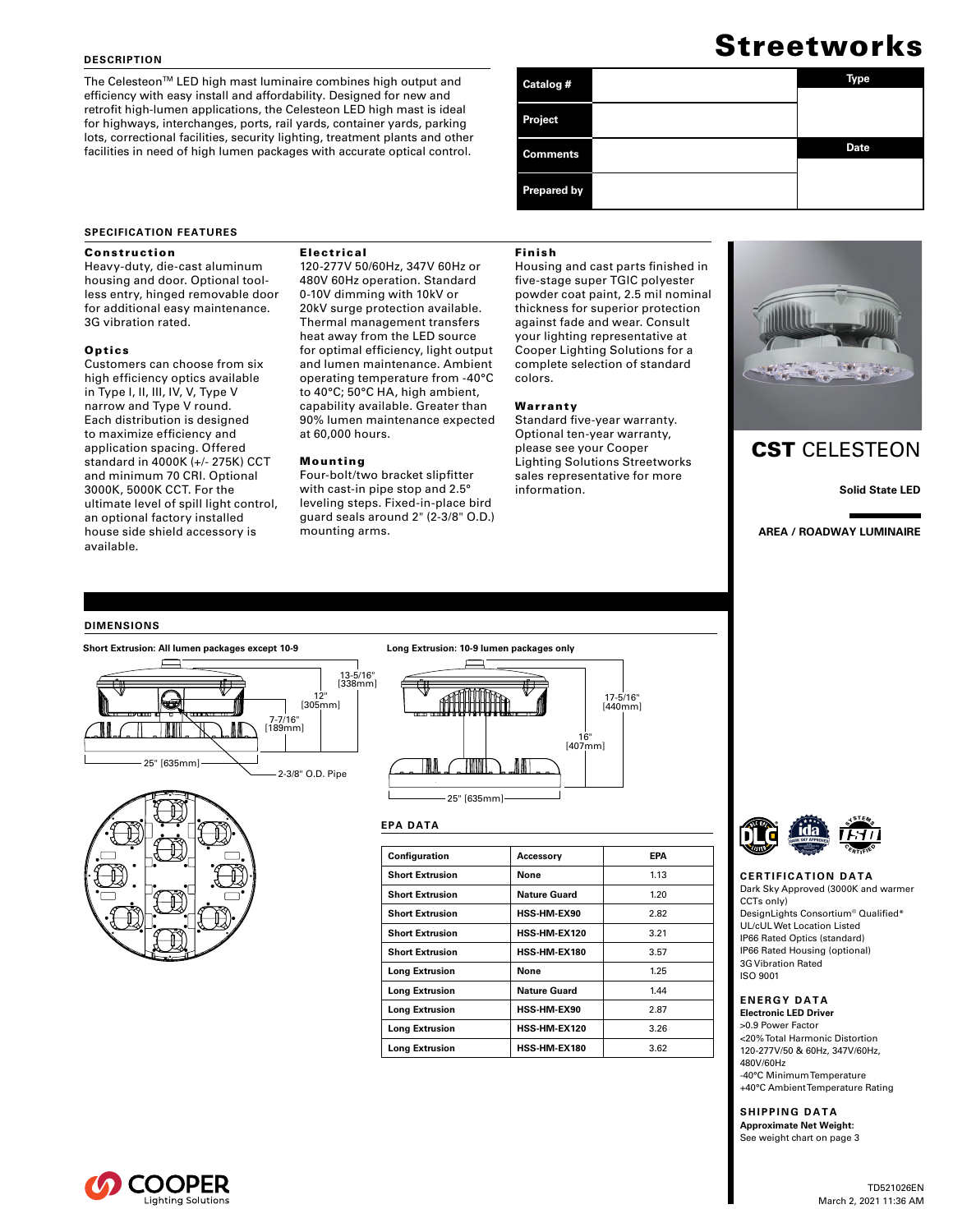| <b>Light Engine</b>          |                   | $6 - 3$  | $8-3$    | $10-3$   | $8 - 4$  | $10 - 4$ | $8 - 6$         | $10-8$          | $10-9$          |
|------------------------------|-------------------|----------|----------|----------|----------|----------|-----------------|-----------------|-----------------|
| <b>Nominal Power (Watts)</b> |                   | 234      | 226      | 212      | 325      | 308      | 477             | 631             | 760             |
| Current @ 120V (A)           |                   | 1.95     | 1.89     | 1.77     | 2.73     | 2.59     | 3.98            | 5.28            | 6.36            |
| Current @ 277V (A)           |                   | 0.87     | 0.84     | 0.79     | 1.24     | 1.20     | 1.75            | 2.35            | 2.77            |
| Current @ 347V (A)           |                   | 0.70     | 0.69     | 0.62     | 0.94     | 0.90     | 1.36            | 1.82            | 2.18            |
| Current @ 480V (A)           |                   | 0.54     | 0.53     | 0.44     | 0.68     | 0.65     | 0.98            | 1.32            | 1.57            |
| Optics                       |                   |          |          |          |          |          |                 |                 |                 |
|                              | 5000K             | 33,715   | 33,824   | 34,201   | 46,690   | 46,505   | 67,753          | 87,171          | 100,093         |
|                              | <b>BUG Rating</b> | B5-U0-G3 | B5-U0-G3 | B5-U0-G3 | B5-U0-G4 | B5-U0-G4 | B5-U0-G5        | B5-U0-G5        | B5-U0-G5        |
| T1                           | 4000K             | 33,376   | 33,483   | 33,856   | 46,220   | 46,037   | 67,077          | 86,301          | 99,094          |
|                              | <b>BUG Rating</b> | B5-U0-G3 | B5-U0-G3 | B5-U0-G3 | B5-U0-G4 | B5-U0-G4 | B5-U0-G5        | B5-U0-G5        | B5-U0-G5        |
|                              | 3000K             | 32,479   | 32,583   | 32,946   | 44,977   | 44,799   | 65,274          | 83,981          | 96,430          |
|                              | <b>BUG Rating</b> | B5-U0-G3 | B5-U0-G3 | B5-U0-G3 | B5-U0-G4 | B5-U0-G4 | B5-U0-G4        | B5-U0-G5        | B5-U0-G5        |
|                              | 5000K             | 31,436   | 31,537   | 31,889   | 43,534   | 43,361   | 63,174          | 81,279          | 93,328          |
|                              | <b>BUG Rating</b> | B3-U0-G4 | B3-U0-G4 | B3-U0-G4 | B4-U0-G4 | B4-U0-G4 | B4-U0-G5        | B5-U0-G5        | B5-U0-G5        |
|                              | 4000K             | 31,120   | 31,220   | 31568    | 43,096   | 42,925   | 62,543          | 80,468          | 92,396          |
| T2                           | <b>BUG Rating</b> | B3-U0-G4 | B3-U0-G4 | B3-U0-G4 | B4-U0-G4 | B4-U0-G4 | B4-U0-G5        | B5-U0-G5        | B5-U0-G5        |
|                              | 3000K             | 30283    | 30,381   | 30,719   | 41,937   | 41,771   | 60,862          | 78,305          | 89,912          |
|                              | <b>BUG Rating</b> | B3-U0-G4 | B3-U0-G4 | B3-U0-G4 | B4-U0-G4 | B4-U0-G4 | B4-U0-G5        | B5-U0-G5        | B5-U0-G5        |
|                              | 5000K             | 31,559   | 31,660   | 32,013   | 43,703   | 43,530   | 63,419          | 81,595          | 93,690          |
|                              | <b>BUG Rating</b> | B3-U0-G4 | B3-U0-G4 | B3-U0-G4 | B4-U0-G5 | B4-U0-G5 | B4-U0-G5        | B5-U0-G5        | B5-U0-G5        |
|                              | 4000K             | 31,241   | 31,341   | 31,691   | 43,264   | 43,092   | 62,786          | 80,781          | 92,755          |
| T3                           | <b>BUG Rating</b> | B3-U0-G4 | B3-U0-G4 | B3-U0-G4 | B4-U0-G5 | B4-U0-G5 | B4-U0-G5        | <b>B5-U0-G5</b> | <b>B5-U0-G5</b> |
|                              | 3000K             | 30,401   | 30,499   | 30,839   | 42,100   | 41,933   | 61,098          | 78,609          | 90,262          |
|                              | <b>BUG Rating</b> | B3-U0-G4 | B3-U0-G4 | B3-U0-G4 | B4-U0-G5 | B4-U0-G5 | B4-U0-G5        | B5-U0-G5        | B5-U0-G5        |
|                              | 5000K             | 31,094   | 31,194   | 31,542   | 43,060   | 42,889   | 62,485          | 80,394          | 92,311          |
|                              | <b>BUG Rating</b> | B3-U0-G5 | B3-U0-G5 | B3-U0-G5 | B4-U0-G5 | B4-U0-G5 | B4-U0-G5        | B5-U0-G5        | B5-U0-G5        |
| T4                           | 4000K             | 30,781   | 30,880   | 31,224   | 42,627   | 42,457   | 61,862          | 79,591          | 91,390          |
|                              | <b>BUG Rating</b> | B3-U0-G5 | B3-U0-G5 | B3-U0-G5 | B4-U0-G5 | B4-U0-G5 | B4-U0-G5        | B5-U0-G5        | B5-U0-G5        |
|                              | 3000K             | 29,953   | 30,050   | 30,385   | 41,480   | 41,316   | 60,199          | 77,452          | 88,933          |
|                              | <b>BUG Rating</b> | B3-U0-G5 | B3-U0-G5 | B3-U0-G5 | B4-U0-G5 | B4-U0-G5 | B4-U0-G5        | B5-U0-G5        | B5-U0-G5        |
|                              | 5000K             | 32,110   | 32,213   | 32,572   | 44,467   | 44,291   | 64,528          | 83,021          | 95,328          |
|                              | <b>BUG Rating</b> | B5-U0-G5 | B5-U0-G5 | B5-U0-G5 | B5-U0-G5 | B5-U0-G5 | B5-U0-G5        | B5-U0-G5        | B5-U0-G5        |
| T5                           | 4000K             | 31,787   | 31,889   | 32,245   | 44,020   | 43,845   | 63,883          | 82,193          | 94,376          |
|                              | <b>BUG Rating</b> | B5-U0-G5 | B5-U0-G5 | B5-U0-G5 | B5-U0-G5 | B5-U0-G5 | <b>B5-U0-G5</b> | B5-U0-G5        | B5-U0-G5        |
|                              | 3000K             | 30,932   | 31,032   | 31,378   | 42,836   | 42,666   | 62,166          | 79,983          | 91,839          |
|                              | <b>BUG Rating</b> | B5-U0-G5 | B5-U0-G5 | B5-U0-G5 | B5-U0-G5 | B5-U0-G5 | B5-U0-G5        | B5-U0-G5        | B5-U0-G5        |
|                              | 5000K             | 34,875   | 34,987   | 35,377   | 48,296   | 48,104   | 70,084          | 90,170          | 103,536         |
|                              | <b>BUG Rating</b> | B5-U0-G3 | B5-U0-G3 | B5-U0-G3 | B5-U0-G4 | B5-U0-G4 | B5-U0-G4        | B5-U0-G5        | B5-U0-G5        |
| T5N                          | 4000K             | 34,524   | 34,635   | 35,021   | 47,810   | 47,620   | 69,384          | 89,270          | 102,503         |
|                              | <b>BUG Rating</b> | B5-U0-G3 | B5-U0-G3 | B5-U0-G3 | B5-U0-G4 | B5-U0-G4 | B5-U0-G4        | B5-U0-G5        | B5-U0-G5        |
|                              | 3000K             | 33,596   | 33,704   | 34,079   | 46,524   | 46,340   | 67,519          | 86,870          | 99,747          |
|                              | <b>BUG Rating</b> | B5-U0-G3 | B5-U0-G3 | B5-U0-G3 | B5-U0-G4 | B5-U0-G4 | B5-U0-G4        | B5-U0-G5        | B5-U0-G5        |
|                              | 5000K             | 33,931   | 34,040   | 34,420   | 46,989   | 46,803   | 68,187          | 87,730          | 100,735         |
|                              | <b>BUG Rating</b> | B5-U0-G4 | B5-U0-G4 | B5-U0-G4 | B5-U0-G5 | B5-U0-G5 | B5-U0-G5        | B5-U0-G5        | B5-U0-G5        |
| T5R                          | 4000K             | 33,590   | 33,698   | 34,074   | 46,517   | 46,332   | 67,507          | 86,855          | 99,729          |
|                              | <b>BUG Rating</b> | B5-U0-G4 | B5-U0-G4 | B5-U0-G4 | B5-U0-G5 | B5-U0-G5 | B5-U0-G5        | B5-U0-G5        | B5-U0-G5        |
|                              | 3000K             | 32,687   | 32,792   | 33,157   | 45,266   | 45,086   | 65,692          | 84,520          | 97,047          |
|                              | <b>BUG Rating</b> | B5-U0-G4 | B5-U0-G4 | B5-U0-G4 | B5-U0-G4 | B5-U0-G4 | B5-U0-G5        | B5-U0-G5        | B5-U0-G5        |

### **POWER AND LUMENS**